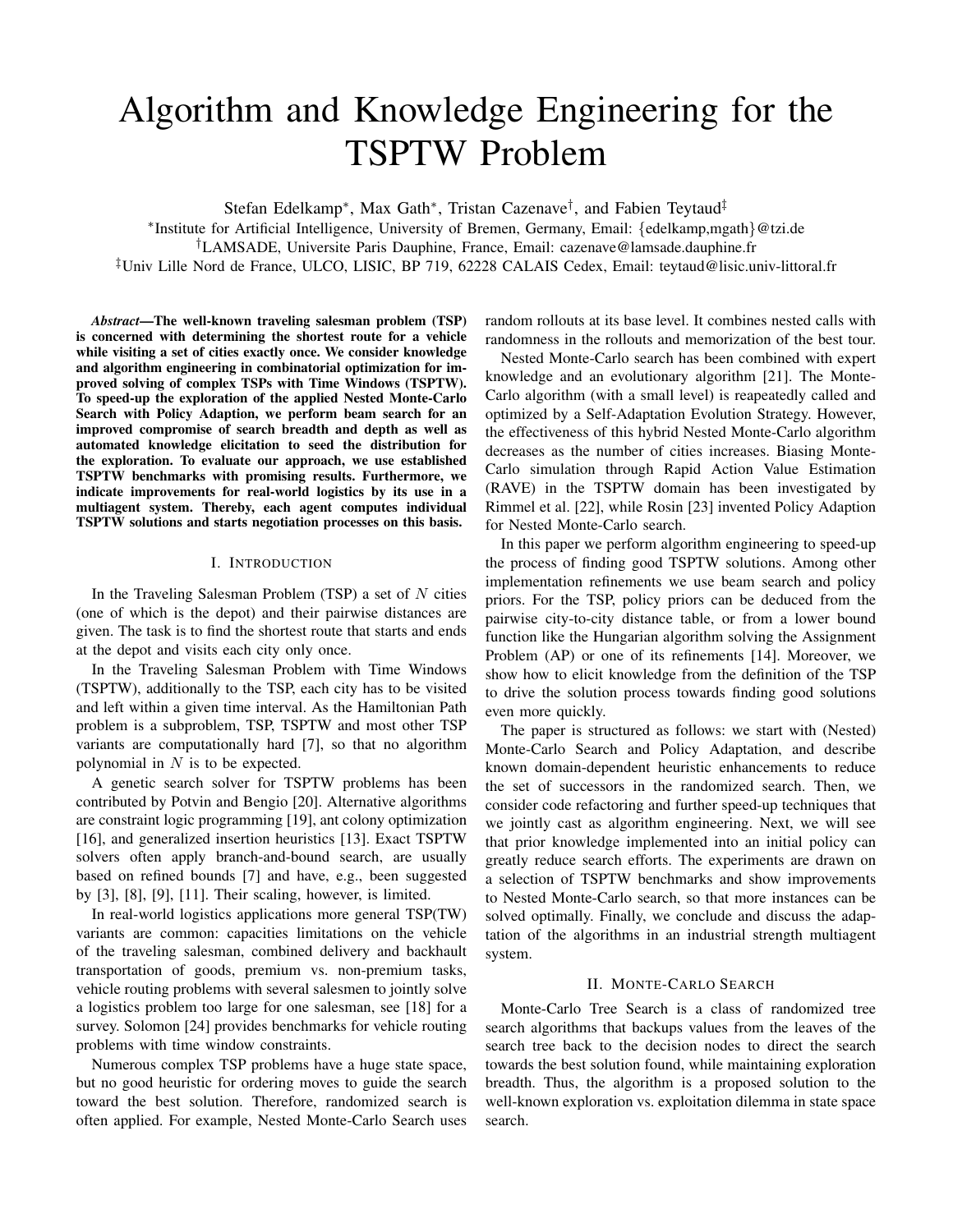

Fig. 1. This figure illustrates three successive decision steps of a level 1 search for a maximization problem. Numbers at the bottom of branches represent the rewards. Level 1 exploration is represented in thin lines. Monte-Carlo playouts (i.e. level 0) are shown with wavy lines and decisions are represented with bold lines.

# *A. UCT*

One noticeable representative in this class is the UCT algorithm [15] that dynamically builds a search tree, from whose leaves random walks to the end of the game (rollouts) are initiated. Within the explicit UCT search tree, the algorithm chains down from the root node, and applies a specialized formula that mimics a multi-armed bandit problem to select the best successor [2] of each node. The UCT-formula includes the expected payoff in form of an exploration term, which in more recent work sometimes is dropped or substituted in favor to search knowledge in form of a value of an expert-given or otherwise learned evaluation function. UCT is very successful in playing games and outperforms traditional approaches minimax search with  $\alpha\beta$  pruning, e.g., in Go [12] and General Game Playing [10], [17].

# *B. Nested Monte-Carlo Search*

For single-agent search challenges, Nested Monte-Carlo (NMC) has been suggested and successively been applied to games like Morpion Solitaire, SameGame, Sudoku and many others [5].

NMC is a recursive algorithm which performs a certain number of rollouts, where a rollout is a random path in the search tree starting from the root and ending at a leaf that can be evaluated to some score value. In each position, a NMC search of level  $l$  (initiated by  $k$ ) will perform a level n-1 NMC for each action. If the value has decreased to 1 (or to 0 depending on the implementation), a rollout is initiated. At each choice point of a rollout the algorithm chooses the successor that gives the best score when followed by a single random rollout. Similarly, for a rollout of level  $l$  it chooses the successor node that gives the best score when followed by a rollout of level  $l-1$ . Hence, the core objective in NMC is that the search is intensified with increasing depth of the search.

A level 1 maximization example is presented in Figure 1. The leftmost tree illustrates the start. A Monte-Carlo playout is performed for all 3 possible decisions. At the end of each playout a reward is given, and the decision with the best reward is chosen.

In [21] domain-dependent TSP heuristics have been added to bias the Monte-Carlo simulations according to a (Boltzmann softmax) policy, e.g., preferring states with a smaller distance to the last city, a smaller amount of wasted time because a city is visited too-early, or a smaller amount of time left until the end of the time window of a city.

# *C. Policy Adaption in Nested Monte-Carlo Search*

The basis for our algorithm is the implementation of Cazenave and Teytaud [6] for NMC with Policy Rollout Adaption (NPRA), an algorithm originally proposed by [23]. The NMC edge learning algorithm shares similarities the RAVE adaptations applied to UCT search [22]. The rollout is thus biased on a policy  $P(u, v)$  for the state space edges  $(u, v)$ . NPRA applies a level  $l$  search with  $i$  iterations in which the best policy  $P_l(u, v)$  is updated. Moreover, in the first iteration  $P_l(u, v)$  is initialized with  $P_{l-1}(u, v)$ .

# *D. Domain-Dependent Pruning*

Cazenave and Teytaud [6] have enhanced NPRA with pruning rules. These extensions are domain-dependent and are based on the following two preference rules for successor set selection within the rollout.

- 1) If a time-window constraint is violated extending a partial tour to a successor node  $v$ , reduce the successor node set to  $\{v\}$ . The reason is that this violated city should have been visited earlier.
- 2) Avoid visiting a node if it makes another node fail a (time window) constraint. For this case it considers all successor nodes that do not make any other node to fail a constraint.

## III. ALGORITHMIC REFINEMENTS

We have performed extensive refactoring and algorithm engineering to enhance the exploration efficiency. The objective of the tuning is simple: the faster the node expansion and the rollouts implementations are, the better the nested search, as it will have more back-up information for decision making.

#### *A. Avoiding Copy Construction*

In the original implementation for TSPTW solving with NPRA by [6] the copy constructor is called in each iteration and each level of the search (thus, for each search node). This elegant solution (realized by calling  $copy = *this$ ) helps understanding the difference of recursive invocation of the search and reinitializing it in each of the iterations. Moreover, parallelization of the search is made easy, as each constructor call can be given to a different computing node. However, for this case of copy construction all non-static member variables of the search class are replicated and copied to the new NMC search class instance.

## *B. Reducing Memory Allocation*

At each search node our implementation (see Fig. 2) copies the policy when going down from level  $l - 1$  to level l. To avoid dynamic memory allocation all policies  $P_l$ ,  $l = k, \ldots, 0$ , in a Level- $k$  search are pre-allocated. Moreover, we moved the copying of the policy to a working temporary and back from inside the iteration loop to its outside.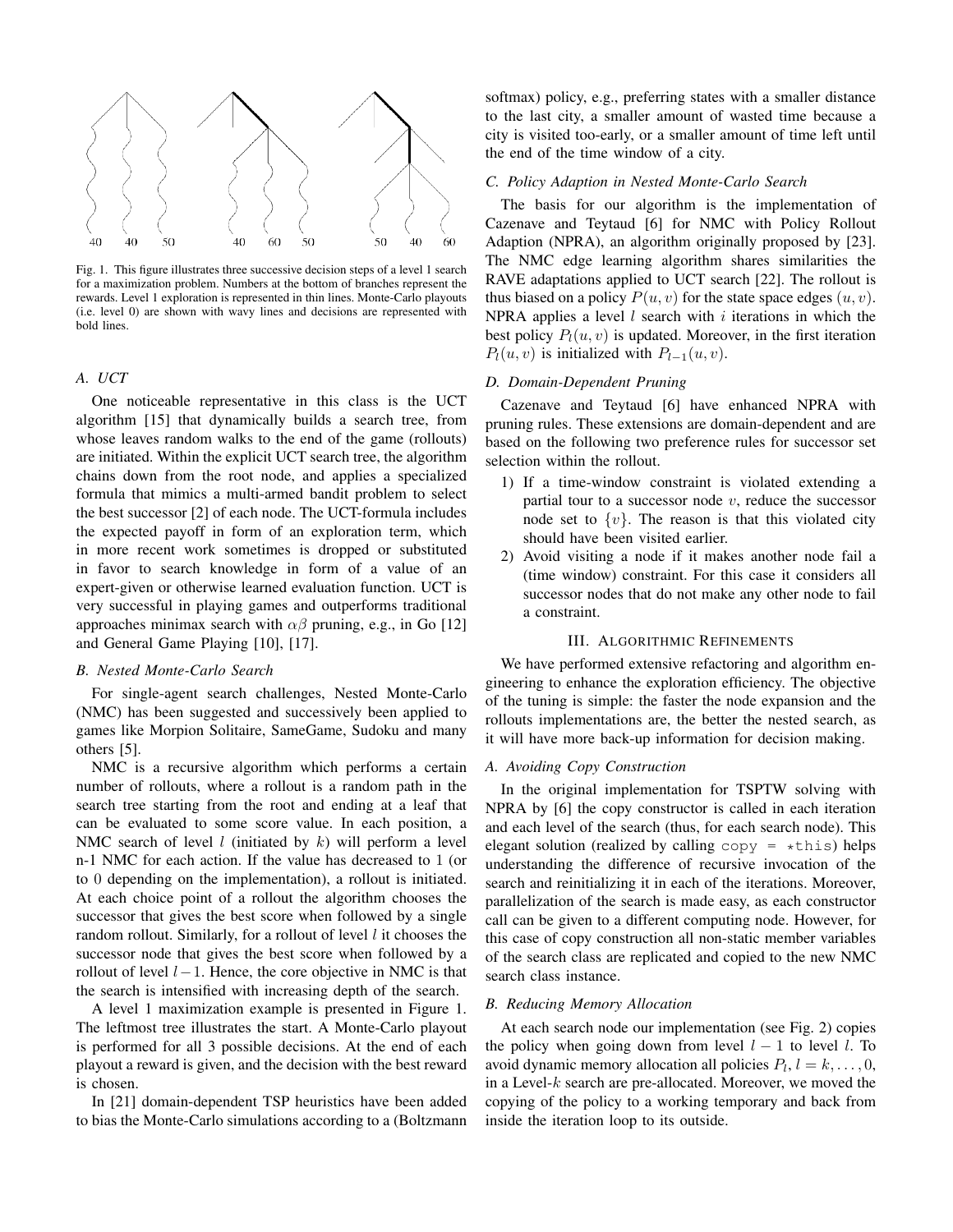```
Pair search(int level) {
 Pair best;
 best.score = MAX;
  if (level == 0) {
   best.score = rollout();
   best.tour = tour.clone();
  }
  else {
    clone[level] = policy;
    for(int i=0; i<ITERATIONS; i++) {
     Pair r = search(level - 1);
      double score = r.score;
      if (score < best.score) {
        best.score = score;
        best.tour = r.tour.clonel):
        adapt(best.tour,level);
      }
     delete r;
    }
   policy = clone[level];
  }
  return best;
}
```
Fig. 2. Nested Monte-Carlo with Policy Adaption.

At each search node, memory for one tour is reserved and deleted in case no better solution has been found. Hence, the memory consumption of the refined algorithm is bounded by  $O(k \cdot N^2)$ . The time efforts at each node are bounded by  $O(N^2)$ . This includes the efforts for policy adaption in case of an established improved solution. Since successor generation takes  $O(N^2)$  steps (due to the second heuristics) and given that it is applied to each node in the tour to be generated, for each rollout  $O(N^3)$  operations are required.

## *C. Merging Rollout and Evaluation*

In our engineered implementation we avoided the replay of the partial tour in the successor generation function for determining its makespan. Thus, we merged successor generation with the rollout. Moreover, we integrated the evaluation of a tour to a score value into the rollout procedure (see Figure 3). The offset penalizes constraint violations and is set to the predefined maximum value for the distances divided by the number of cities  $N$  (This is the largest possible values if MAX is used as an upper bound for the worst possible score. (In related research  $10^6$  is taken.)

# *D. Varying Nestedness*

It is known that a Level- $k$  NMC search for a smaller value of  $k$  tends to saturate earlier for a large number of node expansions than a Level- $(k+1)$  search, so that in order to find optimal solutions in bigger problem instances, larger values  $k$ are often more effective. Thus, we varied  $k$  and adapted the number of iterations  $t$  for learning, so that between 100 million and one billion rollouts are performed for an entire exploration. As the number of rollouts is fixed  $(t<sup>k</sup>)$ , finding an appropriate value  $t$  for a given value  $k$  and tree size is immediate. For example, we choose  $(k, t) = (5, 50)$  with a total of 312 500 000 rollouts (used by [6], [21]),  $(k, t) = (8, 12)$  with

```
double rollout() {
  visited = 0;
 tourSize = 1;
 int n = 0;int u = 0;
 double makespan = 0;
 int violations = 0;
  double cost = 0;
  while(tourSize < N) {
   double sum = 0;
    int succs = 0;for(int i = 1; i < N; i++)
      if (!visited[i])
        if(makespan + d[n][i] > r[i]) {
          moves [0] = i;succs = 1;break;
        }
    if (!succs)
      for(int i = 1; i < N; i++)
        if(!visited[i])
          int j=1;
          while (j \lt N) {
            if (j \mid = i)if(!visited[j])
                if (l[i] > r[j] ||makespan + d[n][i] > r[j])break;
            j++;
          }
          if (j == N)moves[success++] = i;if(!succs)
      for(int i = 1; i < N; i++)
        if (!visited[i]) {
         moves[succs++] = i;for(int i=0; i<succs; i++)
      sum += value[i] = EXP(policy[n][succ[i]]);
    double m= rand([0, \ldots,sum]);
    int i=0;
    sum = value[0]:
    while(sum<m)
     sum += value[++i];
    u = n:
    n = succ[i];tour[tourSize++] = n;visited[n] = true;
    cost += d[u][n];makespan = max(makespan + d[u][n], l[n]);
    if(makespan > r[n])
      violations++;
  }
  tour[tourSize++] = 0;cost += d[n][0];makespan = max(makespan + d[n][0], 1[0];
  if (makespan > r[0])
    violations++;
  return offset * violations + cost;
}
```
Fig. 3. Rollout with score evaluation at search tree leaf.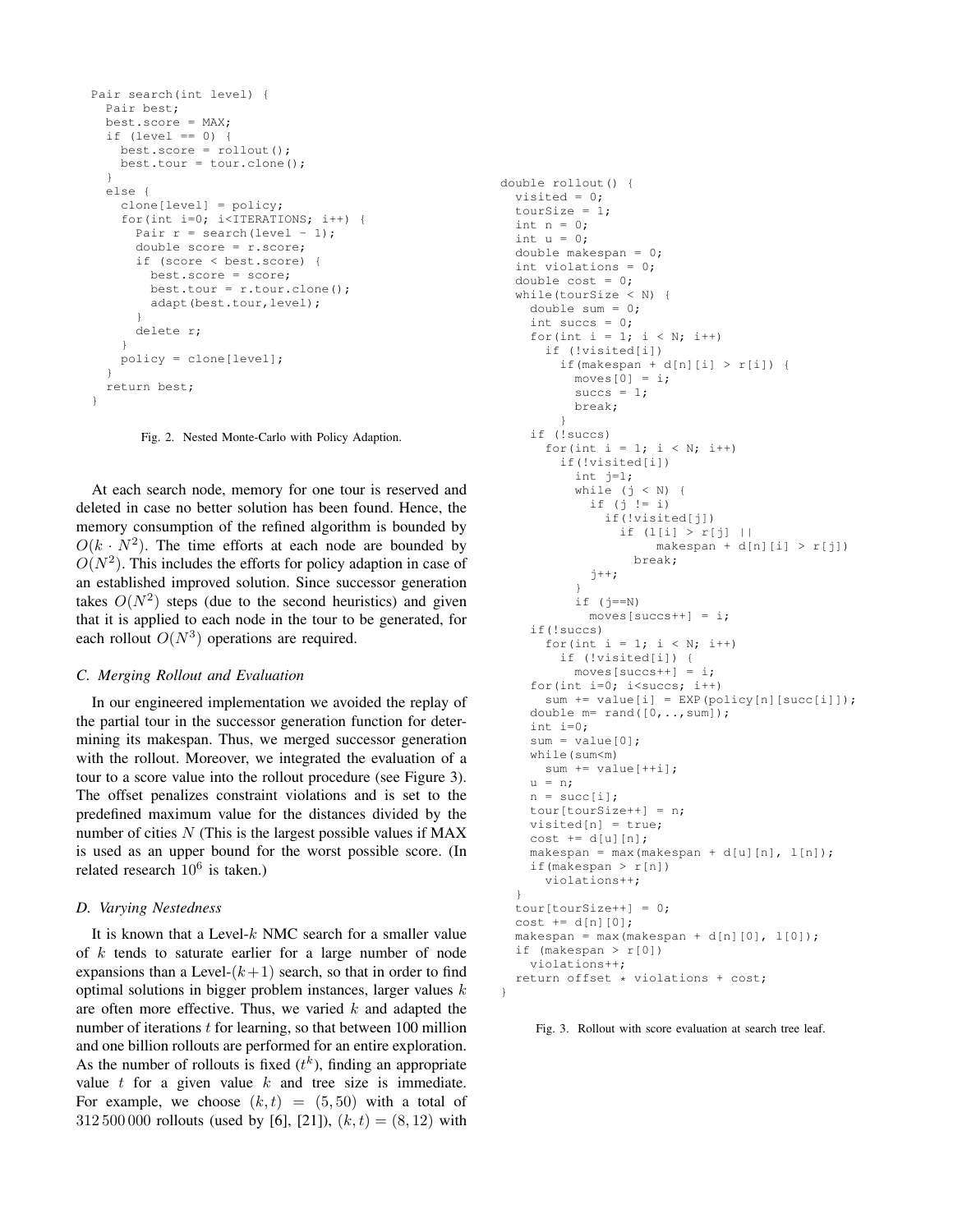```
if (succs > b) {
    for(int i = 0; i < b; i++)
        swap(succ[i],moves[rand()%succs]);
     succs = b;
}
```
Fig. 4. Implementing beam search.

```
void adapt(int tour[], int level) {
  visited = (true, false, ..., false);
  int succs;
  int n = 0:
  for(int p=0; p<N; p++) {
    succs = 0;for(int i = 1; i < N; i++)
       if(!visited[i])
          moves[succs++] = i;
    clone[level][n][tour[p]] += 1.0;
    double z = 0.0;
    for(int i=0; i<succs; i++)
      z += exp(policy[n][succ[i]]);for (int i=0; i<succs; i++)
      clone[level][n][succ[i]] -=
         exp(policy[n][succ[i]])/z;
    n = tour[p];visited[n] = true;
  }
}
```


a total of 429 981 696 rollouts and  $(k, t) = (10, 7)$  with a total of 282 475 249 rollouts.

#### *E. Employing Beam Search*

We also experimented with Monte-Carlo beam search, as this was effective in many single-agent search domains [4]. Morpion Solitaire this enhancement helped to match the record score of 82 moves. There is, of course, a trade-off between depth and width. It is often the case that a smaller set of successors already yields to good solutions and that early failures do not harm. The smaller the number of successors the faster the rollout. Our implementation of beam search (see Fig. 4) is a simplification of Monte-Carlo beam search as recently proposed in [4]. For the experiments, we chose a beam width  $b$  of  $N/2$  so that at the root node half of the successors are neglected from the search. During the rollout the relative size of the set of successors increases with the search depth.

## *F. Adapting Knowledge*

The NMC algorithm with Policy Adaption (see Fig. 5) usually is invoked with  $P_0(u, v) = 0$  for all  $u, v \in \{0, \ldots N-1\}$ . The policy is stored in form of a  $(N \times N)$ –sized array and is updated with the edge probabilities  $P(u, v) = P<sub>l</sub>(u, v)$  wrt. to a cost-improving tour as shown in the algorithm. First, the denominator  $z$  for normalization is computed. Then, the influence of the (chosen node / successor node) pair updates the policy.

We found that much of the time is spent in evaluating the  $e$ function, so we chose known approximation for it (see Fig. 6).

```
static union{double d; struct{int j, i;} n;} e;
#define A (1048576/M_LN2)
#define C 60801
#define exp(y) (e.n.i=A*(y)+(1072693248-C),e.d)
```
Fig. 6. Approximating the e-function.

#### *G. Elicitation of Knowledge*

For a probabilistic prior policy in form of an initial seed we aim at the simple strategy of including city-to-city distances. This matches the idea of reordering in depth-first branch-andbound solvers for the problem. As we want to direct the search towards successors with small distances, given that the efunction is applied to the policy values, we take the negative of the distance value for the policy.

In order to adjust the amplitude of these numbers, and contributing to the fact that we can exclude some edges (e.g.,  $(u, u)$ , or  $(u, v)$  with  $l_u + d_{u,v} > r_v$ ) by setting their distances to infinity, we divide each value by the smallest value in one column (equivalently row) of the distance matrix. More formally, let  $c_u = \min_{v=0}^{N-1} \{d_{u,v}\}\$  be the column minima for  $u \in \{0, \ldots N - 1\}$ . Then, we define the initial policy by  $P_0(u, v) = -d_{u, v}/c_u$  for  $u, v = \{0, \dots N - 1\}.$ 

There are other forms of knowledge available. For example, after applying the Assignment Problem heuristic (e.g., with the cubic time Hungarian algorithm), the distance matrix is reduced to the solution of one minimal assignment. Even though for seeding the policy this lower bound has to be computed only once, we took an engineered version of its computation documented by [9].

## IV. EXPERIMENTS

We executed our experiments on one core of an Intel (R) Core (TM) i7 CPU PC at 2 668 MHz that is equipped with 8 192 MB cache and 8 GB RAM running Ubuntu Linux 11.10. We used the GNU c-compiler  $g++$  (version 4.3.3), and all program compilations were optimized with -O3. For easy referencing we call our approximate TSPTW solver mTSP.

## *A. Dumas Benchmark*

Table I shows that mTSP always finds an optimal tour for simpler benchmark instances with  $N = 20$ . However, since the algorithm does not stop automatically, no proof certificate for optimality is derived. As expected, mTSP is much faster than the two provably optimal algorithms suggested by [9]. Since it is an anytime algorithm, the running time is set to a predefined threshold to terminate the search. We used mTSP also in larger Dumas' benchmarks with a timeout of 15 minutes (see Table II). For  $N = 40$  all but 3 problems (total deviation from optimum  $4 + 4 + 9 = 17$ ) were solved with the state-of-the-art scores. For the  $N = 60$  problems all but 9 problems (total deviation  $4 + 4 + 1 + 7 + 14 + 10 + 7 + 29 + 5 = 71$  were solved with the state-of-the-art scores.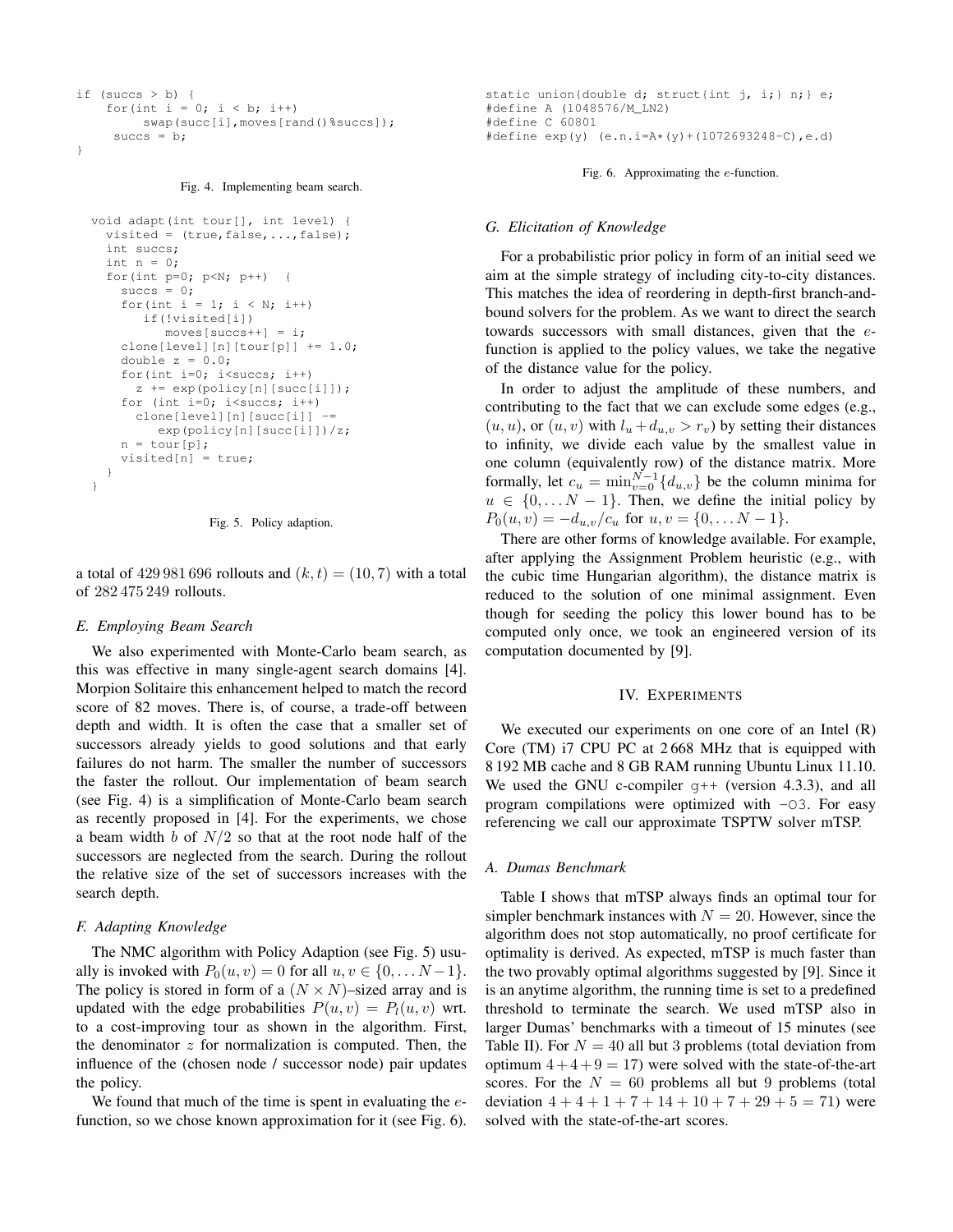#### **TABLE I**

RESULTS IN SMALLER INSTANCES OF THE DUMAS TSPTW BENCHMARK (EXPANDED NODES  $E$  / INITIATED ROLLOUTS  $R$  and CPU TIMES  $T$  are SHOWN, INDEX h AND c REFER TO A DEPTH-FIRST BRANCH-AND-BOUND SOLVER WITH TWO DIFFERENT ADMISSIBLE HEURISTICS, WHILE  $\boldsymbol{m}$ REFERS TO MTSP, COST SHOWS THE BEST KNOWN SOLUTIONS).

| Problem     | Cost | $\overline{E}_h$ | $T_h$       | $\overline{E}_c$      | $T_c$        | $\overline{R}_m$ | $\overline{T}_m$ |
|-------------|------|------------------|-------------|-----------------------|--------------|------------------|------------------|
| n20w20.001  | 378  |                  | 49 < 1s     | 2784766 < 1s          |              | 20736            | < 1s             |
| n20w20.002  | 286  |                  | 97 < 1s     | $3\,234\,936 \leq 1s$ |              | 125 000          | $\langle 2s$     |
| n20w20.003  | 394  |                  | 138 < 1s    | 4944477 < 1s          |              | 125 000          | < 2s             |
| n20w20.004  | 396  |                  | 156 < 1s    | 2331312 < 1s          |              | 20736            | < 1s             |
| n20w20.005  | 352  | 41               | < 1s        | 4 0 1 7 2 6 0         | $\langle 1s$ | 125 000          | $\langle 2s$     |
| n20w40.001  | 254  | 38022            | 3s          | 103 087 541           | 18s          | 125 000          | < 2s             |
| n20w40.002  | 333  | 88               | < 1s        | 11 388 523            | 2s           | 20736            | < 1s             |
| n20w40.003  | 317  | 1409             | 1s<br>$\lt$ | 21 158 796            | 3s           | 125 000          | < 2s             |
| n20w40.004  | 388  | 7676             | 1s          | 35 117 607            | 6s           | 20736            | < 1s             |
| n20w40.005  | 288  | 10287            | 2s          | 20 801 644            | 3s           | 20738            | < 1s             |
| n20w60.001  | 335  | 40810            | 14s         | 223 904 879           | 43s          | 41472            | < 1s             |
| n20w60.002  | 244  | 97144            | 7s          | 81367918              | 15s          | 20738            | < 1s             |
| n20w60.003  | 352  | 399 127          | 27s         | 31 292 739            | 5s           | 125 000          | < 10s            |
| n20w60.004  | 280  | 4055453          | 258s        | 1 245 195 466         | 238s         | 2509056          | < 10s            |
| n20w60.005  | 338  | 105 393          | 10s         | 104 049 862           | 18s          | 2757888          | < 10s            |
| n20w80.001  | 329  | 316992           | 35s         | 288 653 549           | 56s          | 125 000          | < 2s             |
| n20w80.002  | 338  | 260552           | 36s         | 166 880 630           | 33s          | 500 000          | < 10s            |
| n20w80.003  | 320  | 15959            | 3s          | 208 526 467           | 42s          | 20736            | < 1s             |
| n20w80.004  | 304  | 1258898          | 80s         | 373 077 547           | 73s          | 20736            | < 1s             |
| n20w80.005  | 264  | 5 2 2 4 4 3 5    | 438s        | 1660621704            | 332s         | 125 000          | < 30s            |
| n20w100.001 | 237  | 1635101          | 52s         | 1232596799            | 279s         | 20736            | < 1s             |
| n20w100.002 | 222  | 68954            | 7s          | 2 2 0 3 1 7 4 8 6 7   | 531s         | 625 000          | < 30s            |
| n20w100.003 | 310  | 13382035         | 765s        | 2586795810            | 538s         | 20736            | < 1s             |
| n20w100.004 | 349  | 34289            | 2s          | 1213551958            | 266s         | 41472            | < 1s             |
| n20w100.005 | 258  | 688887           | 44s         | 2 308 713 055         | 548s         | 82944            | < 1s             |

#### B. Solomon-Potwin-Bengio Benchmark

Table III shows the solution qualities of our implementation  $(C_4)$  wrt. the results of [21]  $(C_1)$  and [6]  $(C_2$  and  $C_3$ ). The solution qualities align with the best-known values (e.g., reported at http://iridia.ulb.ac.be/ $\sim$ manuel/files/TSPTW/ SolomonPotvinBengio.best). With our algorithm only one state-of-the-art solution (marked with an asterisk) has not been found in the allocated time period. We also give approximate timing information and the level  $l$  (in brackets) to which the search was initialized. Aligning with the precursor work, every experiment has been repeated 2-4 times in case no state-ofthe-art solution has been established.

To measure the savings for algorithm engineering we compared the number of evaluations in a complete (level  $5 -$ 10-iteration) search (beam search option disabled) for the largest problem in the benchmark suite (rc204.1). The original implementation took 2m31s, while the refined implementation required only 11s. This documents that we have improved the mere running time of the source by for more than one order of magnitude!

We conducted one extra experiment (the only one for which extra information was included into the system). Seeding expert knowledge on the sequence of the first 5 or 10 cities visited by the salesman, helped solving the remaining problem  $\ll 1m$  for a prefix of 10 cities and  $\lt 5m$  for a prefix of 5 cities). For this case, we simply set  $P_0(u, v) = 100$  if v is a successor of  $u$  in the optimal solution. More complex nonautomated hints provided by domain experts are possible.

#### **TABLE II**

RESULTS IN LARGER INSTANCES OF THE DUMAS TSPTW BENCHMARK (COSTS OF THE OBTAINED SOLUTIONS  $C_m$  and CPU TIMES  $T_m$  are SHOWN, COST REFER TO THE BEST KNOWN SOLUTIONS).

| Problem      | Cost | $C_m$ | $T_m$     | Problem      | Cost | $C_m$ | $T_m$  |
|--------------|------|-------|-----------|--------------|------|-------|--------|
| n40w20.001   | 500  | 500   | < 15m     | n60w20.001   | 551  | 551   | < 15m  |
| n40w20.002   | 552  | 552   | < 15m     | n60w20.002   | 605  | 605   | < 15m  |
| n40w20.003   | 478  | 478   | < 15m     | n60w20.003   | 533  | 533   | < 15m  |
| n40w20.004   | 404  | 404   | < 15m     | n60w20.004   | 616  | 616   | < 15m  |
| n40w20.005   | 499  | 499   | < 15m     | n60w20.005   | 603  | 603   | < 15m  |
| n40w40.001   | 465  | 465   | < 15m     | n60w40.001*  | 591  | 595   | $=15m$ |
| n40w40.002   | 461  | 461   | < 15m     | n60w40.002   | 621  | 621   | < 15m  |
| n40w40.003   | 474  | 474   | < 15m     | n60w40.003   | 603  | 603   | < 15m  |
| n40w40.004   | 452  |       | 452 < 15m | n60w40.004   | 597  | 597   | < 15m  |
| n40w40.005   | 453  | 453   | < 15m     | n60w40.005   | 539  | 539   | < 15m  |
| n40w60.001   | 494  | 494   | < 15m     | n60w60.001   | 609  | 609   | < 15m  |
| n40w60.002   | 470  | 470   | < 15m     | n60w60.002*  | 566  | 571   | $=15m$ |
| n40w60.003*  | 408  | 412   | $=15m$    | n60w60.003*  | 485  | 486   | $=15m$ |
| n40w60.004   | 382  |       | 382 < 15m | n60w60.004   | 571  | 571   | < 15m  |
| n40w60.005   | 328  | 328   | < 15m     | n60w60.005*  | 569  | 576   | $=15m$ |
| n40w80.001   | 395  | 395   | < 15m     | n60w80.001   | 458  | 458   | < 15m  |
| n40w80.002*  | 431  | 435   | $=15m$    | n60w80.002   | 498  | 498   | < 15m  |
| n40w80.003   | 412  |       | 412 < 15m | n60w80.003   | 550  | 550   | < 15m  |
| n40w80.004   | 417  | 417   | < 15m     | n60w80.004*  | 566  | 580   | $=15m$ |
| n40w80.005   | 344  | 344   | < 15m     | n60w80.005*  | 468  | 478   | $=15m$ |
| n40w100.001* | 429  | 438   | $=15m$    | n60w100.001  | 515  | 515   | < 15m  |
| n40w100.002  | 358  | 358   | < 15m     | n60w100.002* | 538  | 545   | $=15m$ |
| n40w100.003  | 364  | 364   | < 15m     | n60w100.003* | 560  | 589   | $=15m$ |
| n40w100.004  | 357  | 357   | < 15m     | n60w100.004  | 510  | 510   | < 15m  |
| n40w100.005  | 377  | 377   | < 15m     | n60w100.005* | 451  | 556   | $=15m$ |

# C. Solomon-Peasant Benchmark

In Table IV we consider the benchmark by Solomon and Peasant, for which we have not found a recent publication to compare with. We provide solution cost results, the number of rollouts performed, and the CPU time of a Level-8 search at or close to the moment, when the best solution is found or when it hits the time threshold of  $15m$ . In contrast to the Solomon-Potwin-Bengio benchmark, we document results of one straight run of the algorithm, which solves all but 4 of the 27 problem instances with the state-of-the-art cost value.

## D. AFG Benchmark

In Table V we show the AFG benchmark results. We provide explorations results of a Level-8 search at (or close to) the moment, when the best solution was found, or when it hit the time threshold of  $15m$ . Again we document results of one straight run of the algorithm, which solves all of the simpler problems  $(N < 40)$  with the state-of-the-art scores, but not the harder problems in the set (results for  $N > 160$  are skipped).

## E. Langevin Benchmark

The Langevin benchmark is a larger set of problems that appears to be simpler for mTSP. As documented in Table VI the entire set of  $N = 20$  problems is solved matching the state-of-the-art cost in 1s, the entire set of  $N = 40$  benchmark problems is presumably optimally solved in less than 10s, and in one single 15m runs only three problems are not resulting in the state-of-the-art, cost leaving only a small margin to improve.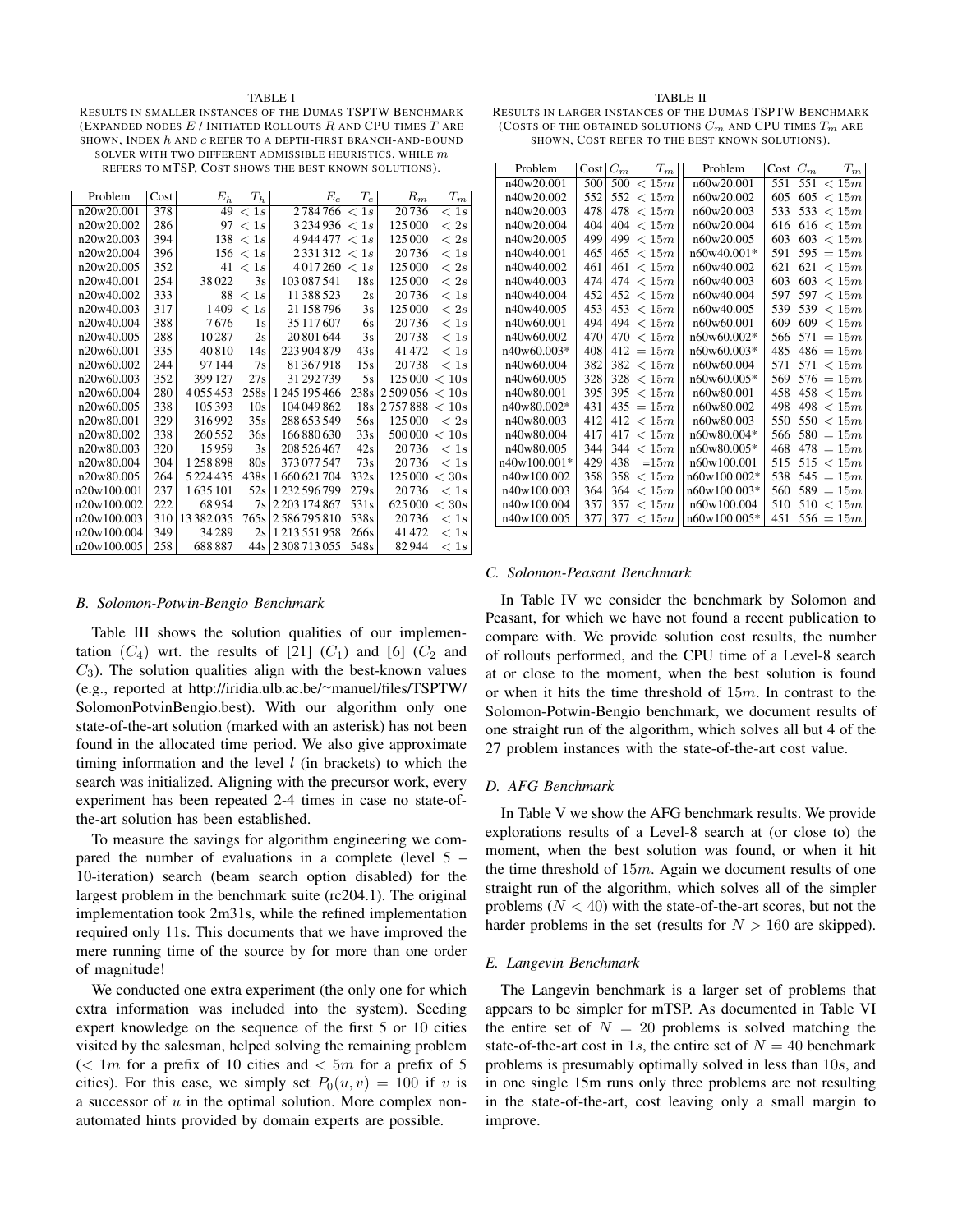#### TABLE III

RESULTS IN SOLOMON-POTWIN-BENGIO TSPTW BENCHMARK (COST REFERS TO THE BEST KNOWN SOLUTION,  $C_1$  is the cost computed by  $NMC+DOMAIN-DEPENDENT$  PRUNING RULES,  $C_2$  the cost computed BY NPRA, AND  $C_3$  THE COST COMPUTED BY

NPRA+DOMAIN-DEPENDENT EXTENSIONS;  $C_m(T_m)$  the cost (CPU TIME) COMPUTED BY MTSP).

| Problem    | N  | Cost   | $C_1$  | $C_2$                | $C_3$  | $C_m$               | $T_m$        |
|------------|----|--------|--------|----------------------|--------|---------------------|--------------|
| rc206.1    | 4  | 117.85 |        | 117.85 117.85 117.85 |        | 117.85(5)           | < 1m         |
| rc207.4    | 6  | 119.64 | 119.64 | 119.64               | 119.64 | 119.64(5)           | < 1m         |
| rc202.2    | 14 | 304.14 | 304.14 | 304.14               | 304.14 | 304.14(5)           | < 1m         |
| rc205.1    | 14 | 343.21 | 343.21 | 343.21               | 343.21 | 343.21 (5)          | < 1m         |
| rc203.4    | 15 | 314.29 |        | 314.29 314.29 314.29 |        | 314.29(5)           | < 1m         |
| rc203.1    | 19 | 453.48 |        | 453.48 453.48 453.48 |        | 453.48(5)           | < 1m         |
| rc201.1    | 20 | 444.54 |        | 444.54 444.54 444.54 |        | 444.54 (5)          | < 1m         |
| rc204.3    | 24 | 455.03 |        | 455.03 455.03 455.03 |        | 455.03(5)           | < 1m         |
| rc206.3    | 25 | 574.42 |        | 574.42 574.42 574.42 |        | 574.42 (5)          | < 1m         |
| rc201.2    | 26 | 711.54 |        | 711.54 711.54 711.54 |        | 711.54(5) < 30m     |              |
| rc201.4    | 26 | 793.64 |        | 793.64 793.64 793.64 |        | 793.64 (5)          | $<$ 30 $m$   |
| rc205.2    | 27 | 755.93 | 755.93 | 755.93               | 755.93 | 755.93 (5)          | $<$ 30 $m$   |
| rc202.4    | 28 | 793.03 |        | 793.03 800.18        | 793.03 | 793.03 $(5) < 30m$  |              |
| rc205.4    | 28 | 760.47 |        | 760.47 765.38        | 760.47 | 760.47 (5)          | < 2h         |
| rc202.3    | 29 | 837.72 |        | 837.72 839.58        | 839.58 | 837.72 (5) $\lt 2h$ |              |
| rc208.2    | 29 | 533.78 |        | 536.04 537.74 533.78 |        | 533.78 (5) $\lt 2h$ |              |
| rc207.2    | 31 | 701.25 |        | 707.74 702.17        | 701.25 | 701.25 (8)          | $\langle 2h$ |
| rc201.3    | 32 | 790.61 | 790.61 | 796.98               | 790.61 | 790.61 $(5) < 30m$  |              |
| rc204.2    | 33 | 662.16 |        | 675.33 673.89        | 664.38 | 662.16(8) < 30m     |              |
| rc202.1    | 33 | 771.78 |        | 776.47 775.59 772.18 |        | 771.78(8) < 30m     |              |
| rc203.2    | 33 | 784.16 |        | 784.16 784.16 784.16 |        | 784.16 $(5) < 30m$  |              |
| rc207.3    | 33 | 682.40 |        | 687.58 688.50        | 682.40 | 682.40 (5)          | < 2h         |
| rc207.1    | 34 | 732.68 |        | 743.29 743.72 738.74 |        | 732.68 (5)          | < 2h         |
| rc205.3    | 35 | 825.06 |        | 828.27 828.36        | 825.06 | 825.06(5) < 30m     |              |
| rc208.3    | 36 | 634.44 |        | 641.17 656.40        | 650.49 | 634.44 (8)          | $\langle 2h$ |
| rc203.3    | 37 | 817.53 |        | 837.72 820.93        | 817.53 | 817.53 (5)          | $\langle 2h$ |
| rc206.2    | 37 | 828.06 | 839.18 | 829.07               | 828.06 | 828.06 (8)          | < 2h         |
| rc206.4    | 38 | 831.67 | 859.07 | 831.72               | 831.67 | 831.67 $(5) < 30m$  |              |
| $rc208.1*$ | 38 | 789.25 | 797.89 | 799.24 793.60        |        | 793.60 (8)          | < 2h         |
| rc204.1    | 46 | 868.76 |        | 899.79 883.85 880.89 |        | 878.64 (8)          | < 2h         |

# V. CONCLUSION AND OUTLOOK

Nested Monte-Carlo (NMC) search is a more recent randomized single-agent state space search technique which has proven to quickly find good solutions to a growing number of combinatorial problems with huge state spaces and large branching factors.

We have seen that knowledge and algorithm engineering greatly improve NMC search for solving the TSPTW problems. Algorithm engineering for the existing code leads to an improvement of more than factor 10 in the exploration efficiency, whereas knowledge engineering is included to seed the policy for finding good solutions early. The results are promising and a challenge to state-of-the-art TSPTW solvers, including evolutionary algorithms and ant colony optimization. We have matched most, but not improved any best-known solution from the repository (which we assume are all optimal).

Our goal is to improve our application scenario in logistics [9] which is related to the well-known vehicle routing problem (VRP) [1]. We implement a multiagent system, where the general problem is split into smaller problems which agents solve locally concurrent within short time windows to optimize the behavior of the overall system. Here, the agents solve individual TSP problems, and trade their found solutions for improving the overall costs. In order to implement sound

RESULTS IN SOLOMON-PESANT TSPTW BENCHMARK (COST IS THE BEST KNOWN SOLUTION;  $C_m$ ,  $E_m$  and  $T_m$  are the performance INDICATORS COMPUTED BY MTSP).

| Problem    | N  | Cost   | $\overline{C}_m$ | $\overline{E}_m$ | $\overline{T_{m}}$ |
|------------|----|--------|------------------|------------------|--------------------|
| rc201.0    | 26 | 628.62 | 628.62           | 40 000           | < 1s               |
| rc201.1    | 29 | 654.70 | 654.70           | 50000            | < 1s               |
| rc201.2    | 29 | 707.65 | 707.65           | 10 000           | < 1s               |
| rc201.3    | 20 | 422.54 | 422.54           | 10 000           | < 1s               |
| rc202.0    | 26 | 496.22 | 496.22           | 120 000          | < 1s               |
| rc202.1    | 23 | 426.53 | 426.53           | 60000            | < 1s               |
| rc202.2    | 28 | 611.77 | 611.77           | 20 000           | < 1s               |
| rc202.3    | 27 | 627.85 | 627.85           | 130 000          | < 2s               |
| rc203.0    | 36 | 727.45 | 727.45           | 3 000 000        | < 3m               |
| rc203.1    | 38 | 726.99 | 726.99           | 1500000          | < 3m               |
| rc203.2    | 29 | 617.46 | 617.46           | 20 000           | < 20s              |
| rc204.0    | 33 | 541.45 | 541.45           | 11 100 000       | < 10m              |
| rc204.1    | 29 | 485.37 | 485.37           | 20 000 000       | < 14m              |
| rc204.2    | 41 | 778.40 | 778.40           |                  | < 6m               |
| rc205.0    | 27 | 511.65 | 511.65           | 80000            | < 5s               |
| rc205.1    | 23 | 491.22 | 491.22           | 20 000           | < 1s               |
| $rc205.2*$ | 29 | 714.69 | 717.56           | 35 310 000       | 15m<br>$=$         |
| rc205.3    | 25 | 601.24 | 601.24           | 90 000           | < 5s               |
| rc206.0    | 36 | 835.23 | 835.23           | 1500000          | < 1m               |
| rc206.1    | 34 | 664.73 | 664.73           | 1 140 000        | < 40s              |
| $rc206.2*$ | 33 | 655.37 | 670.80           | 33 110 000       | $=15m$             |
| rc207.0    | 38 | 806.69 | 806.69           | 6000000          | $~<$ 4m            |
| rc207.1    | 34 | 726.36 | 726.36           | 20 000 000       | < 11m              |
| rc207.2    | 31 | 546.41 | 546.41           | 3600000          | < 2m               |
| rc208.0*   | 45 | 820.56 | 884.96           | 14 220 000       | $=15m$             |
| rc208.1*   | 28 | 509.04 | 558.48           | 35 210 000       | 15m                |
| rc208.2    | 30 | 503.92 | 503.92           | 7700000          | < 4m               |

planing and control processes in the logistic domain, we import transport infrastructures from OpenStreetMap (see: www. openstreetmap.org) (OSM) databases. The TSP are generated by shortest path reduction of a map wrt. to pickup and delivery locations of costumers as well as the depot(s), and scaled with the vehicle fleet of the distributor. Besides time window constraints, we are confronted with a variety of additional side-constraints: limited driving times and requested breaks for the drivers, premium contracts, pickup and backhaul tasks, just to name a few. The multiagent-based simulation platform PlaSMA (see http://plasma.informatik.uni-bremen.de), enables the simulation of real world scenarios with orders provided by our industrial partner. Firstly, we cluster all orders of the day statistically for each cluster. Next, we solve the TSP with the solver described in this paper. For solving the TSP of each cluster a lower bound is computed e.g.,  $\tilde{w}$  ith the Hungarian algorithm. As result, we solve different TSPs based on a real transport infrastructure and simulate real properties of orders. Through negotiation processes and agent interaction, the TSP solver enables reliable planning and control logistic processes in dynamic environments.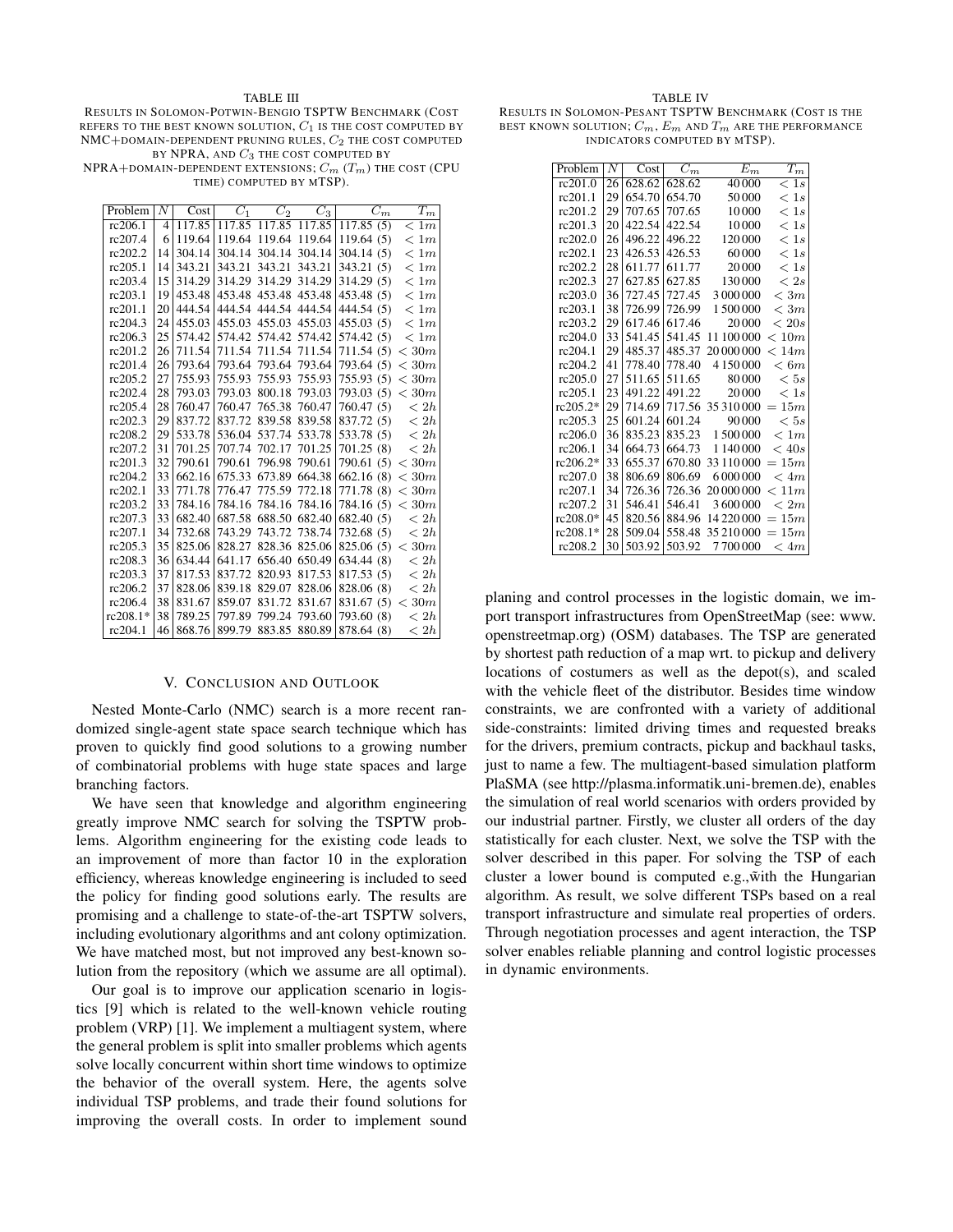| Problem              | Ν        | Cost               | $C_m$              | $E_m$          | $\overline{T_{m}}$           |
|----------------------|----------|--------------------|--------------------|----------------|------------------------------|
| N20ft301             | 20       | 661.60             | 661.60             | 46656          | $\,<$<br>$_{1s}$             |
| N20ft302             | 20       | 684.20             | 684.20             | 46656          | $\,<$<br>1s                  |
| N20ft303             | 20       | 746.40             | 746.40             | 46656          | 1s<br>$\,<$                  |
| N20ft304             | 20       | 817.00             | 817.00             | 46656          | $\,<$<br>1s                  |
| N20ft305             | 20       | 716.50             | 716.50             | 46656          | 1s<br>$\,<$                  |
| N20ft306             | 20       | 727.80             | 727.80             | 46656          | $\,<$<br>1s                  |
| N20ft307             | 20       | 691.80             | 691.80             | 46656          | 1s<br>$\,<$                  |
| N20ft308             | 20       | 788.20             | 788.20             | 46656          | 1s<br>$\,<$                  |
| N20ft309             | 20       | 730.70             | 730.70             | 46656          | 1s<br>$\,<$                  |
| N20ft310             | 20       | 683.00             | 683.00<br>660.80   | 46656          | 1s<br>$\,<$                  |
| N20ft401             | 20       | 660.80             |                    | 46656<br>46656 | 1s<br>$\,<$                  |
| N20ft402             | 20       | 684.20             | 684.20<br>746.40   | 46656          | 1s<br>$\,<$                  |
| N20ft403<br>N20ft404 | 20<br>20 | 746.40<br>817.00   | 817.00             | 46656          | 1s<br>$\,<$<br>1s            |
| N20ft405             | 20       | 716.50             | 716.50             | 46656          | $\,<$<br>1s<br>$\,<$         |
| N20ft406             | 20       | 727.80             | 727.80             | 46656          | 1s<br>$\,<$                  |
| N20ft407             | 20       | 691.80             | 691.80             | 46656          | 1s<br>$\,<$                  |
| N20ft408             | 20       | 757.30             | 757.30             | 46 656         | $\,<$<br>$_{1s}$             |
| N20ft409             | 20       | 730.70             | 730.70             | 46656          | $\,<$<br>$_{1s}$             |
| N20ft410             | 20       | 683.00             | 683.00             | 46656          | 1s<br>$\,<$                  |
| N40ft201             | 40       | 1100.60            | 1100.60            | 46656          | < 1m                         |
| N40ft202             | 40       | 1010.40            | 1010.40            | 46656          | 1 <sub>m</sub><br>$\,<$      |
| N40ft203             | 40       | 876.80             | 876.80             | 93312          | $\,<$<br>1 <sub>m</sub>      |
| N40ft204             | 40       | 885.80             | 885.80             | 46656          | 1 <sub>m</sub><br>$\,<$      |
| N40ft205             | 40       | 940.90             | 940.90             | 46656          | $\,<\,$<br>1 <sub>m</sub>    |
| N40ft206             | 40       | 1054.20            | 1054.20            | 46656          | 1 <sub>m</sub><br>$\,<$      |
| N40ft207             | 40       | 867.50             | 867.50             | 233 280        | $\,<$<br>1 <sub>m</sub>      |
| N40ft208             | 40       | 1050.70            | 1050.70            | 46656          | 1 <sub>m</sub><br>$\,<$      |
| N40ft209             | 40       | 1013.90            | 1013.90            | 46656          | $\,<$<br>1 <sub>m</sub>      |
| N40ft210             | 40       | 1026.30            | 1026.30            | 46656          | 1 <sub>m</sub><br>$\,<$      |
| N40ft401             | 40       | 1085.00            | 1085.00            | 46656          | $\,<\,$<br>1 <sub>m</sub>    |
| N40ft402             | 40       | 995.60             | 995.60             | 46656          | 1 <sub>m</sub><br>$\,<$      |
| N40ft403             | 40       | 845.80             | 845.80             | 46656          | $\,<\,$<br>1 <sub>m</sub>    |
| N40ft404             | 40       | 868.00             | 868.00             | 139968         | 1 <sub>m</sub><br>$\,<$      |
| N40ft405             | 40       | 936.50             | 936.50             | 139968         | $\,<$<br>1 <sub>m</sub>      |
| N40ft406             | 40       | 969.10             | 969.10             | 93312          | 1 <sub>m</sub><br>$\,<$      |
| N40ft407             | 40       | 831.20             | 831.20             | 46656          | $\,<\,$<br>1 <sub>m</sub>    |
| N40ft408             | 40       | 1002.70            | 1002.70            | 139968         | 1 <sub>m</sub><br>$\,<$      |
| N40ft409             | 40       | 1000.50            | 1000.50            | 139968         | $\,<$<br>1 <sub>m</sub>      |
| N40ft410             | 40       | 983.80             | 983.80             | 46656          | $\,<$<br>1 <sub>m</sub>      |
| N60ft201             | 60       | 1353.50            | 1353.50            | 93312          | < 15m                        |
| N60ft202             | 60       | 1161.60            | 1161.60            | 93312          | 15m<br>$\,<$                 |
| N60ft203             | 60       | 1182.90            | 1182.90            | 46656          | $\,<$<br>$15m\,$             |
| N60ft204             | 60       | 1257.50            | 1257.50            | 46656          | $15m$<br>$\,<$               |
| N60ft205             | 60       | 1184.10            | 1184.10<br>1199.60 | 93312          | $\,<\,$<br>15m               |
| N60ft206             | 60       | 1199.60            |                    | 1213056        | $15m$<br>$\,<$               |
| N60ft207<br>N60ft208 | 60       | 1299.00<br>1113.00 | 1299.00<br>1113.00 | 46656<br>46656 | $\,<$<br>15m                 |
| N60ft209             | 60<br>60 | 1171.30            | 1171.30            | 186624         | 15m<br>$\,<$<br>$\,<$<br>15m |
| N60ft210             | 60       | 1234.30            | 1234.30            | 139 968        | 15m<br>$\,<$                 |
| N60ft301             | 60       | 1337.00            | 1337.00            | 1 539 648      | 15m<br>$\,<$                 |
| N60ft302             | 60       | 1089.50            | 1089.50            | 606528         | 15m<br>$\,<$                 |
| N60ft303             | 60       | 1179.00            | 1179.00            | 233 280        | < 15m                        |
| N60ft304             | 60       | 1230.00            | 1230.00            | 373248         | < 15m                        |
| N60ft305             | 60       | 1151.60            | 1151.60            | 886464         | < 15m                        |
| N60ft306             | 60       | 1167.90            | 1167.90            | 3 1 2 5 9 5 2  | 15m<br>$\,<$                 |
| N60ft307             | 60       | 1220.10            | 1220.10            | 2239488        | 15m<br>$\,<\,$               |
| N60ft308             | 60       | 1097.60            | 1097.60            | 2472768        | < 15m                        |
| N60ft309             | 60       | 1140.60            | 1140.60            | 1726272        | < 15m                        |
| N60ft310             | 60       | 1219.20            | 1219.20            | 2099520        | < 15m                        |
| N60ft401             | 60       | 1335.00            | 1335.00            | 3452544        | < 15m                        |
| N60ft402*            | 60       | 1088.10            | 1089.20            | 9844416        | 15m<br>$=$                   |
| N60ft403             | 60       | 1173.70            | 1173.70            | 1446336        | $\,<$<br>15m                 |
| N60ft404             | 60       | 1184.70            | 1184.70            | 326592         | $\,<$<br>15m                 |
| N60ft405             | 60       | 1146.20            | 1146.20            | 373 248        | $\,<$<br>15m                 |
| N60ft406*            | 60       | 1140.20            | 1141.60            | 93312          | $=$<br>15m                   |
| N60ft407*            | 60       | 1198.90            | 1203.90            | 9844416        | 15m<br>$=$                   |
| N60ft408             | 60       | 1029.40            | 1029.40            | 2006208        | $\,<$<br>15m                 |
| N60ft409             | 60       | 1121.40            | 1121.40            | 466 560        | 15m<br>$\,<$                 |
| N60ft410             | 60       | 1189.60            | 1189.60            | 2612736        | 15m<br>$\,<$                 |

TABLE V RESULTS IN AFG TSPTW BENCHMARK

| Problem     | Ν   | Cost  | $\overline{C_m}$ | $\overline{E}_m$ | $\overline{T_{m}}$ |
|-------------|-----|-------|------------------|------------------|--------------------|
| rbg010a     | 11  | 671   | 671              | 50000            | $_{1s}$<br>$\,<\,$ |
| rbg016a     | 17  | 938   | 939              | 50000            | 1s<br>$\,<\,$      |
| rbg016b     | 17  | 1304  | 1304             | 100 000          | 5s<br>$\,<\,$      |
| rbg017.2    | 18  | 852   | 852              | 50000            | 1s<br>$\,<\,$      |
| rbg017      | 16  | 893   | 893              | 50 000           | 1s<br>$\,<$        |
| rbg017a     | 18  | 4296  | 4296             | 50000            | $_{1s}$<br>$\,<$   |
| rbg019a     | 20  | 1262  | 1262             | 50000            | 1s<br>$\,<\,$      |
| rbg019b     | 20  | 1866  | 1866             | 50 000           | 1s<br>$\,<\,$      |
| rbg019c     | 20  | 4536  | 4545             | 2566080          | 15m                |
| rbg019d     | 20  | 1356  | 1356             | 50000            | $\,<\,$<br>$_{1s}$ |
| rbg020a     | 21  | 4689  | 4689             | 50000            | 1s<br>$\,<\,$      |
| rbg021.2    | 22  | 4528  | 4528             | 100 000          | 5s<br>$\rm <$      |
| rbg021.3    | 22  | 4528  | 4528             | 150 000          | < 5s               |
| rbg021.4    | 22  | 4525  | 4525             | 200 000          | < 10s              |
| rbg021.5    | 22  | 4515  | 4515             | 2000000          | < 1m               |
| rbg021.6    | 22  | 4480  | 4480             | 150000           | < 5s               |
| rbg021.7    | 22  | 4479  | 4479             | 100000           | < 5s               |
| rbg021.8    | 22  | 4478  | 4478             | 150000           | < 5s               |
| rbg021.9    | 22  | 4478  | 4478             | 200 000          | < 10s              |
| rbg021      | 22  | 4536  | 4536             | 50 000           | < 1s               |
| rbg027a     | 28  | 5091  | 5051             | 1 000 000        | < 30s              |
| rbg031a     | 32  | 1863  | 1863             | 200 000          | 10s<br>$\,<\,$     |
| rbg033a     | 34  | 2069  | 2069             | 400 000          | $<$ 20s            |
| rbg034a     | 35  | 2222  | 2222             | 500000           | < 30s              |
| rbg035a.2   | 36  | 2056  | 2056             | 7 558 272        | 15m<br>$\,<$       |
| rbg035a     | 36  | 2144  | 2144             | 1 000 000        | $<$ 30s            |
| rbg038a     | 39  | 2480  | 2480             | 150000           | < 30s              |
| rbg040a $*$ | 41  | 2378  | 2413             | 18242496         | $=$<br>15m         |
| $rbg041a*$  | 42  | 2598  | 2625             | 16842816         | 15m<br>$=$         |
| rbg042a $*$ | 43  | 2772  | 2805             | 15 723 072       | 15m<br>$=$         |
| rbg048a*    | 49  | 9383  | 9480             | 8398080          | 15m<br>$=$         |
| rbg049a*    | 50  | 10018 | 10075            | 9097020          | $=$<br>15m         |
| rbg050a*    | 51  | 2953  | 2974             | 6625152          | 15m                |
| $rbg050b*$  | 51  | 9863  | 9921             | 8724672          | 15m<br>$=$         |
| $rbg050c*$  | 51  | 10024 | 10088            | 6998400          | 15m<br>$=$         |
| rbg055a     | 56  | 3761  | 3761             | 10000            | < 10s              |
| rbg067a     | 68  | 4625  | 4625             | 4 000 000        | < 5m               |
| rbg086a*    | 87  | 8400  | 8418             | 3405888          | 15m<br>$=$         |
| rbg092a $*$ | 93  | 7160  | 7197             | 2 846 016        | $=$<br>15m         |
| $rbg125a*$  | 125 | 7936  | 8012             | 1772928          | $=$<br>15m         |
| $rbg132.2*$ | 133 | 8200  | 8489             | 1 259 712        | 15m<br>$=$         |
| rbg $132*$  | 133 | 8470  | 8668             | 1 259 712        | 15m<br>$=$         |
| rbg152.3*   | 153 | 9797  | 10571            | 793 152          | $=$<br>15m         |
| rbg $152*$  | 153 | 10032 | 10229            | 793 152          | 15m<br>$=$         |

**TABLE VI** RESULTS IN LANGEVIN TSPTW BENCHMARK.